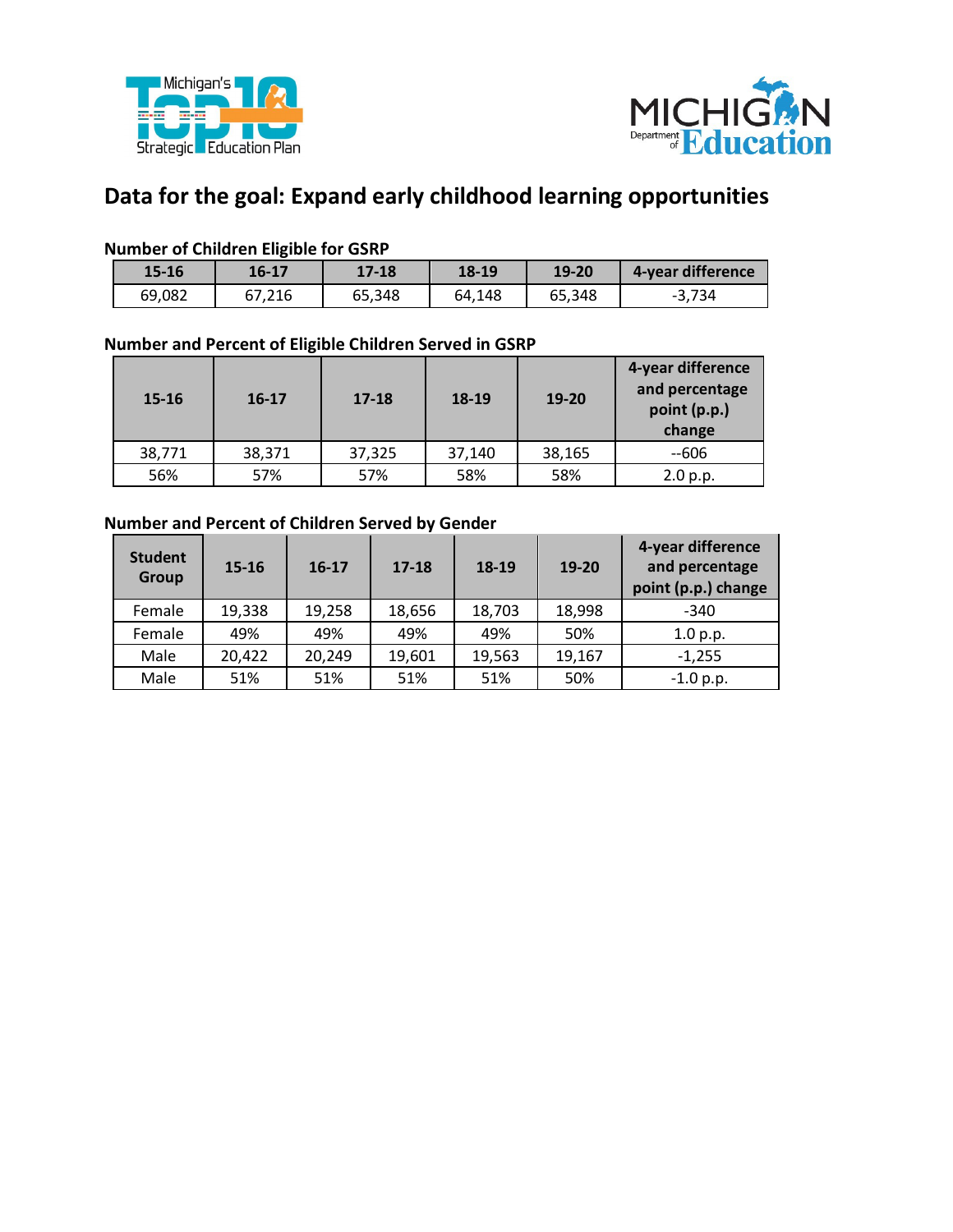



## **Number and Percent of Children Served by Race/Ethnicity**

| <b>Student</b><br>Group                                   | $15 - 16$ | $16-17$ | $17 - 18$ | 18-19   | 19-20  | 4-year difference<br>and percentage<br>point (p.p.) change |  |
|-----------------------------------------------------------|-----------|---------|-----------|---------|--------|------------------------------------------------------------|--|
| Asian                                                     | 731       | 772     | 762       | 692     | 734    | 3                                                          |  |
| Asian                                                     | 2%        | 2%      | 2%        | 2%      | 2%     | 0.0 p.p.                                                   |  |
| Black/African<br>American                                 | 11,472    | 11,353  | 10,972    | 10,895  | 10,506 | $-966$                                                     |  |
| Black/African<br>American                                 | 29%       | 29%     | 29%       | 28%     | 28%    | $-1.0 p.p.$                                                |  |
| Hispanic or<br>Latino                                     | 4,218     | 4,065   | 3,872     | 3,923   | 4,058  | $-160$                                                     |  |
| Hispanic or<br>Latino                                     | 11%       | 10%     | 10%       | 10%     | 11%    | 0.0 p.p.                                                   |  |
| Native<br>American or<br>Alaska Native                    | 198       | 222     | 189       | 244     | 178    | $-20$                                                      |  |
| <b>Native</b><br>American or<br>Alaska Native             | $< 1\%$   | 1%      | $< 1\%$   | 1%      | $<1\%$ | 1.0 p.p.                                                   |  |
| Native<br>Hawaiian or<br><b>Other Pacific</b><br>Islander | 56        | 67      | 47        | 56      | 39     | $-17$                                                      |  |
| Native<br>Hawaiian or<br><b>Other Pacific</b><br>Islander | $< 1\%$   | $< 1\%$ | $<1\%$    | $< 1\%$ | $<1\%$ | 0.0 p.p.                                                   |  |
| Two or More<br>Races                                      | 1,765     | 1,832   | 1,926     | 2,075   | 2,194  | 429                                                        |  |
| Two or More<br>Races                                      | 4%        | 5%      | 5%        | 5%      | 6%     | 2.0 p.p.                                                   |  |
| White                                                     | 21,318    | 21,196  | 20,489    | 20,381  | 20,462 | $-856$                                                     |  |
| White                                                     | 54%       | 54%     | 54%       | 53%     | 54%    | 0.0 p.p.                                                   |  |